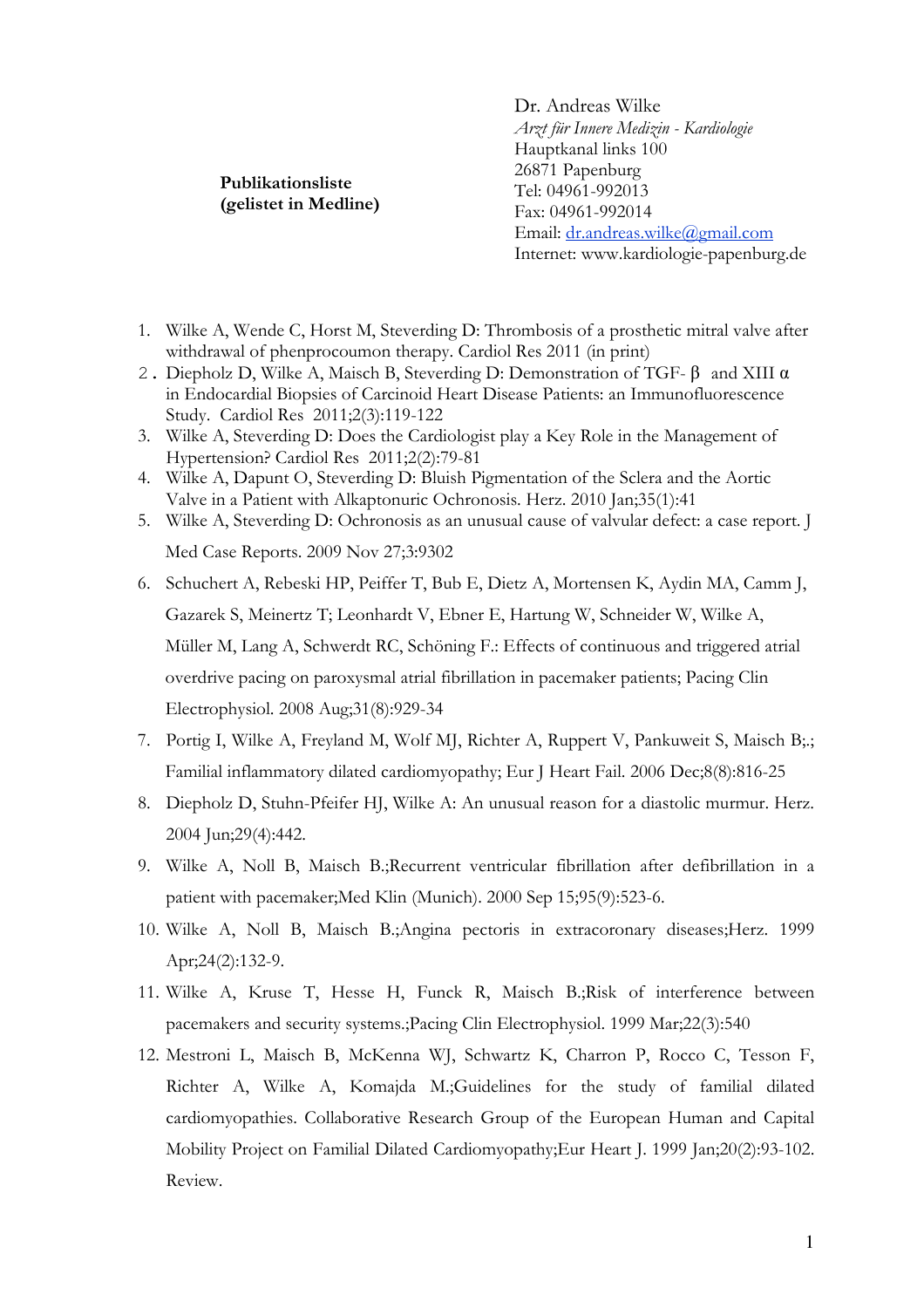- 13. Wilke A, Hesse H, Gorg C, Maisch B.;Elevation of the pacing threshold: a side effect in a patient with pacemaker undergoing therapy with doxorubicin and vincristine.;Oncology. 1999;56(2):110-1
- 14. Wilke A, Maisch B.;Sources of interference for cardiac pacemakers. Technical improvements of pacemakers--risks in the medical realm;Fortschr Med. 1998 Aug 20;116(22-23):27-31.
- 15. Wilke A, Kruse T, Maisch B.;Angina pectoris in leiomyoma;Herz. 1998 Aug;23(5):299- 302.
- 16. Wilke A, Kruse T, Hesse H, Funck R, Maisch B.;Interactions between pacemakers and security systems.; Pacing Clin Electrophysiol. 1998 Sep; 21(9): 1784-8
- 17. Wilke A, Kruse T, Hesse H, Bittinger A, Moosdorf R, Maisch B.;Papillary muscle injury after blunt chest trauma.;J Trauma. 1997 Aug;43(2):360-1
- 18. Wilke A, Kruse T, Funck R, Maisch B.;Risk factors for pacemaker disorders;Dtsch Med Wochenschr. 1997 Apr 18;122(16):517-22
- 19. Wilke A, Hesse H, Hufnagel G, Maisch B.;Mitral, aortic and tricuspid valvular heart disease associated with ergotamine therapy for migraine.;Eur Heart J. 1997 Apr;18(4):701
- 20. Funck RC, Wilke A, Rupp H, Brilla CG.;Regulation and role of myocardial collagen matrix remodeling in hypertensive heart disease.;Adv Exp Med Biol. 1997;432:35-44
- 21. Wilke A, Grimm W, Funck R, Maisch B.;Influence of D-net (European GSM-Standard) cellular phones on pacemaker function in 50 patients with permanent pacemakers.;Pacing Clin Electrophysiol. 1996 Oct;19(10):1456-8
- 22. Wilke A, Kaiser A, Ferency I, Maisch B.;Alcohol and myocarditis;Herz. 1996 Aug;21(4):248-57
- 23. Wilke A, Funck R, Rupp H, Brilla CG.;Effect of the renin-angiotensin-aldosterone system on the cardiac interstitium in heart failure.;Basic Res Cardiol. 1996;91 Suppl 2:79- 84
- 24. Funck RC, Wilke A, Rupp H, Maisch B, Brilla CG.;Cardiac structure-function relationship and the renin-angiotensin-aldosterone system in hypertensive heart disease;Herz. 1995 Oct;20(5):330-9
- 25. Wilke A, Grimm W, Kohler H, Maisch B.;Differential diagnostic challenge in pericardial effusion;Internist (Berl). 1995 Sep;36(9):909-11
- 26. Wilke A, Schonian U, Herzum M, Hengstenberg C, Hufnagel G, Brilla CG, Maisch B.;The extracellular matrix and cytoskeleton of the myocardium in cardiac inflammatory reaction;Herz. 1995 Apr;20(2):95-108